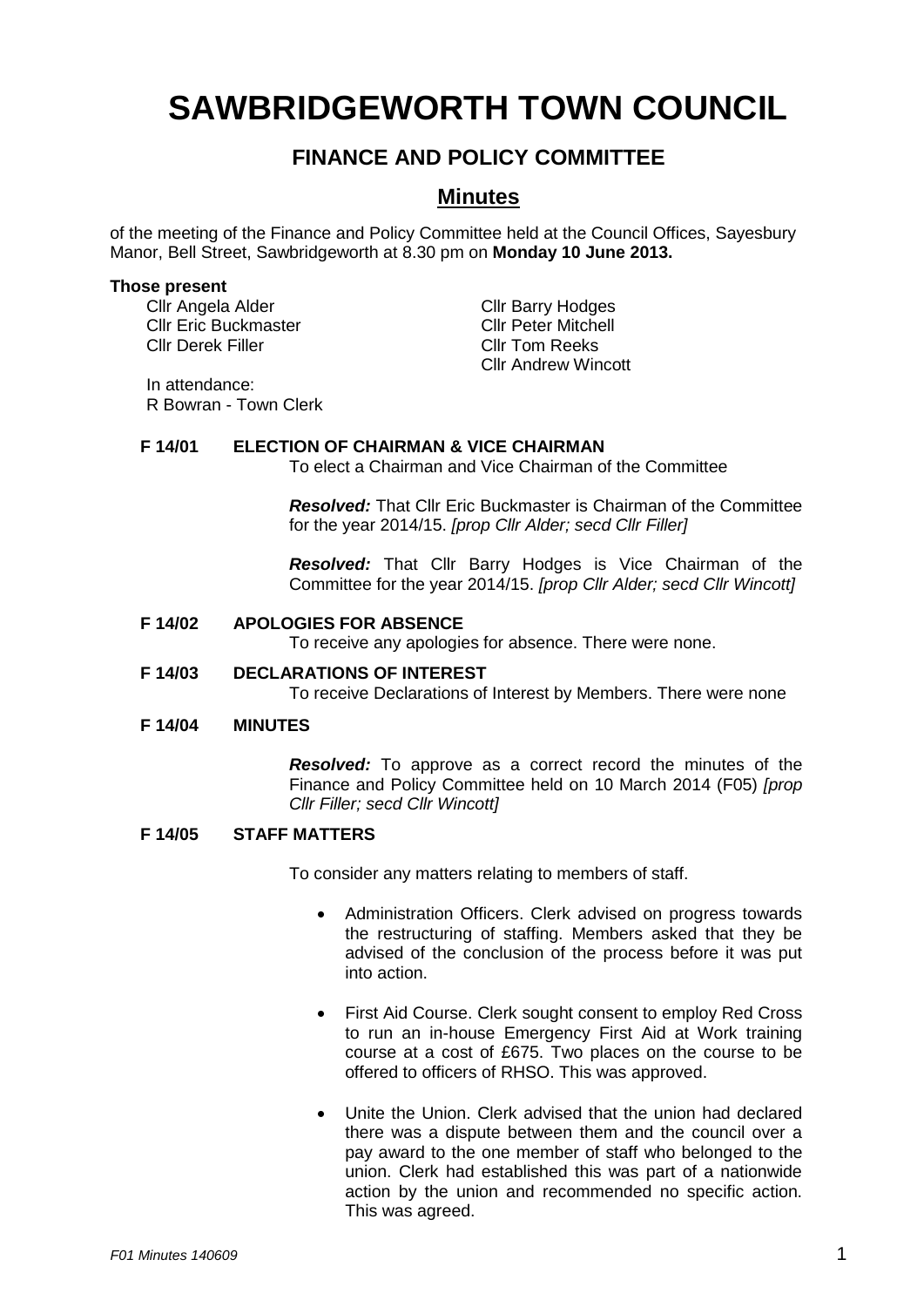Casual Labour. Clerk advised that instead of employing a junior Ranger, as had been provided for in the budget, A review of work load suggested that employment of a vacation student, 3 days a week, for July through to September would be the appropriate extra labour required to assist the Town Ranger.

#### **F 14/06 FINANCE MATTERS**

To consider any matters relating to the finances and year end arrangements of the Council

 Clerk advised members of the visit of the Internal Auditor on 02 June 2014 and presented her Audit Letter together with the Clerk's recommendations on four points.

> *Resolved:* That these be accepted and the Clerk was minuted to action them. *[Prop Cllr Hodges; Secd Cllr Alder]*

Clerk advised members of the annual accounts for 2013/14.

**Recommended:** that they be adopted by full council. *[Prop Cllr Filler; Secd Cllr Wincott]*

- To consider future banking arrangements. Clerk advised that counter facilities at the Sawbridgeworth branch of TSB were to be withdrawn from the end of July. He advised that he was to meet with the new Lloyds Bank relationship manager to discuss alternatives.
- To advise members of investments made since March 2014 and to consider investment policy for 2014/15. Clerk advised that a sum of £75,000 has been invested with Saffron Building Society in three further tracker bonds. Members confirmed that this investment policy was ratified.
- Clerk advised that one minibus had been disposed of and two others had been purchased. The overall effect of the transaction is neutral, the council having obtained a grant from Herts CC and received a trade in value for the minibus disposed of.
- To consider the implications of the Local Government Transparency Code for parish and town councils *(s2(2) local Government Planning and Land Act 1980.)* Clerk advised that although not mandatory, the recommendation was for Councils with a gross annual income or expenditure exceeding £200,000 was to publish expenditure on items exceeding £500 quarterly on the council's website.

*Resolved:* that this should become council policy. *[Prop Cllr Reeks; Secd Cllr Mitchell]*